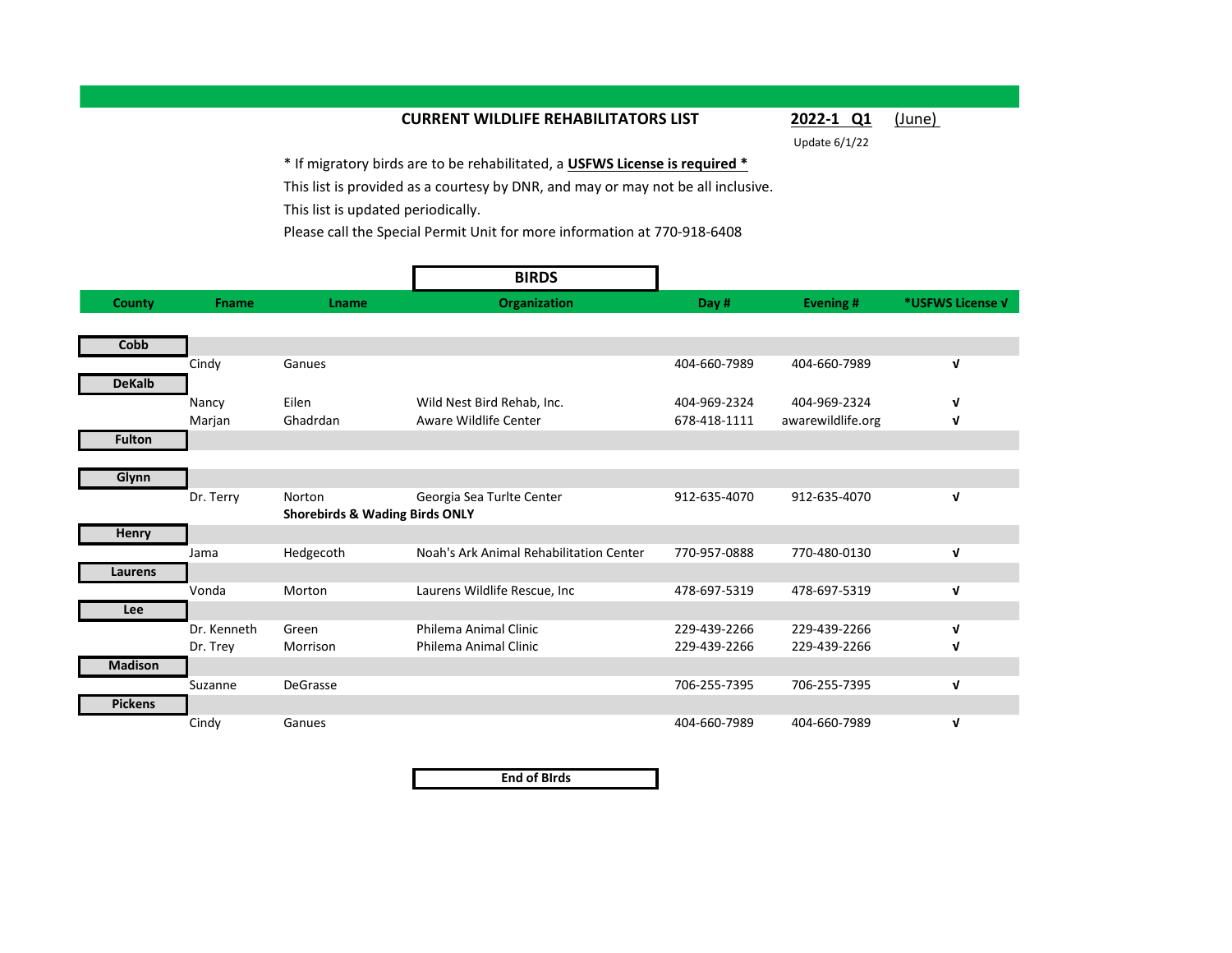|                 |                            |                     | <b>Wildlife Rehabilitation List</b>     |                    |                   |                    |
|-----------------|----------------------------|---------------------|-----------------------------------------|--------------------|-------------------|--------------------|
|                 | (Hawks, Owls, Eagles, etc) |                     | <b>RAPTORS</b>                          |                    |                   |                    |
| County          | <b>Fname</b>               | Lname               | <b>Organization</b>                     | Day #              | <b>Evening#</b>   | *USFWS License V   |
| <b>Cherokee</b> |                            |                     |                                         |                    |                   |                    |
|                 | Monteen                    | McCord              | <b>Hawk Talk</b>                        | 770-720-1847       | 770-720-1847      | V                  |
|                 | Robbin                     | Temple, DVM         | <b>Bells Ferry Veterinary Hospital</b>  | 770-926-5311       |                   | <b>Triage Only</b> |
|                 |                            |                     |                                         |                    |                   |                    |
| <b>Dekalb</b>   |                            |                     |                                         |                    |                   |                    |
|                 | Edward Ray                 | Wright, DVM         | Lithonia Animal Hospital                | 770-482-2966       | 770-482-2966      | <b>Triage Only</b> |
|                 | Marjan                     | Ghadrdan            | Aware Wildlife Center                   | 678-418-1111       | awarewildlife.org | v                  |
| Fannin          |                            |                     |                                         |                    |                   |                    |
|                 | Karen                      | Oertley-Pihera, DVM | Cohutta Animal Clinic                   | 706-946-7387       |                   | <b>Triage Only</b> |
| Floyd           |                            |                     |                                         |                    |                   |                    |
|                 | Kim                        | Kilgore             |                                         | 770-547-1765       | 770-547-1765      | $\mathbf v$        |
| <b>Franklin</b> |                            |                     |                                         |                    |                   |                    |
|                 | April                      | Steele, DVM         | <b>Tugaloo Animal Hospital</b>          | 706-356-1467       | 706-988-3098      | <b>Triage Only</b> |
| <b>Fulton</b>   |                            |                     |                                         |                    |                   |                    |
|                 | Kathryn                    | <b>Dudeck</b>       | Chattahoochee Nature Center             | 770-992-2055 x 239 |                   | V                  |
|                 | Dawn                       | Ellerman            | Chattahoochee Nature Center             | 770-992-2055 x 239 |                   | ν                  |
|                 | Samantha                   | Kennett             | Chattahoochee Nature Center             | 770-992-2055 x 239 |                   | ν                  |
|                 | Jeremy                     | Maneyapanda         | Chattahoochee Nature Center             | 770-992-2055 x 239 |                   | V                  |
| Glynn           |                            |                     |                                         |                    |                   |                    |
|                 | Terry                      | Norton, DVM         | Georgia Sea Turtle Center               | 912-635-4070       | 912-635-4070      | $\mathbf v$        |
| <b>Henry</b>    |                            |                     |                                         |                    |                   |                    |
|                 | Jama                       | Hedgecoth           | Noah's Ark Animal Rehabilitation Center | 770-957-0888       | 770-480-0130      |                    |
| Laurens         |                            |                     |                                         |                    |                   |                    |
|                 | Vonda                      | Morton              | Laurens Wildlife Rescue, Inc.           | 478-697-5319       | 478-697-5319      | V                  |
| Lee             |                            |                     |                                         |                    |                   |                    |
|                 | Dr. Kenneth                | Green               | Philema Animal Clinic                   | 229-439-2266       | 229-439-2266      | V                  |
|                 | Dr. Trey                   | Morrison            | Philema Animal Clinic                   | 229-439-2266       | 229-439-2266      | V                  |
| <b>Richmond</b> |                            |                     |                                         |                    |                   |                    |
|                 |                            |                     | <b>End of Raptors</b>                   |                    |                   |                    |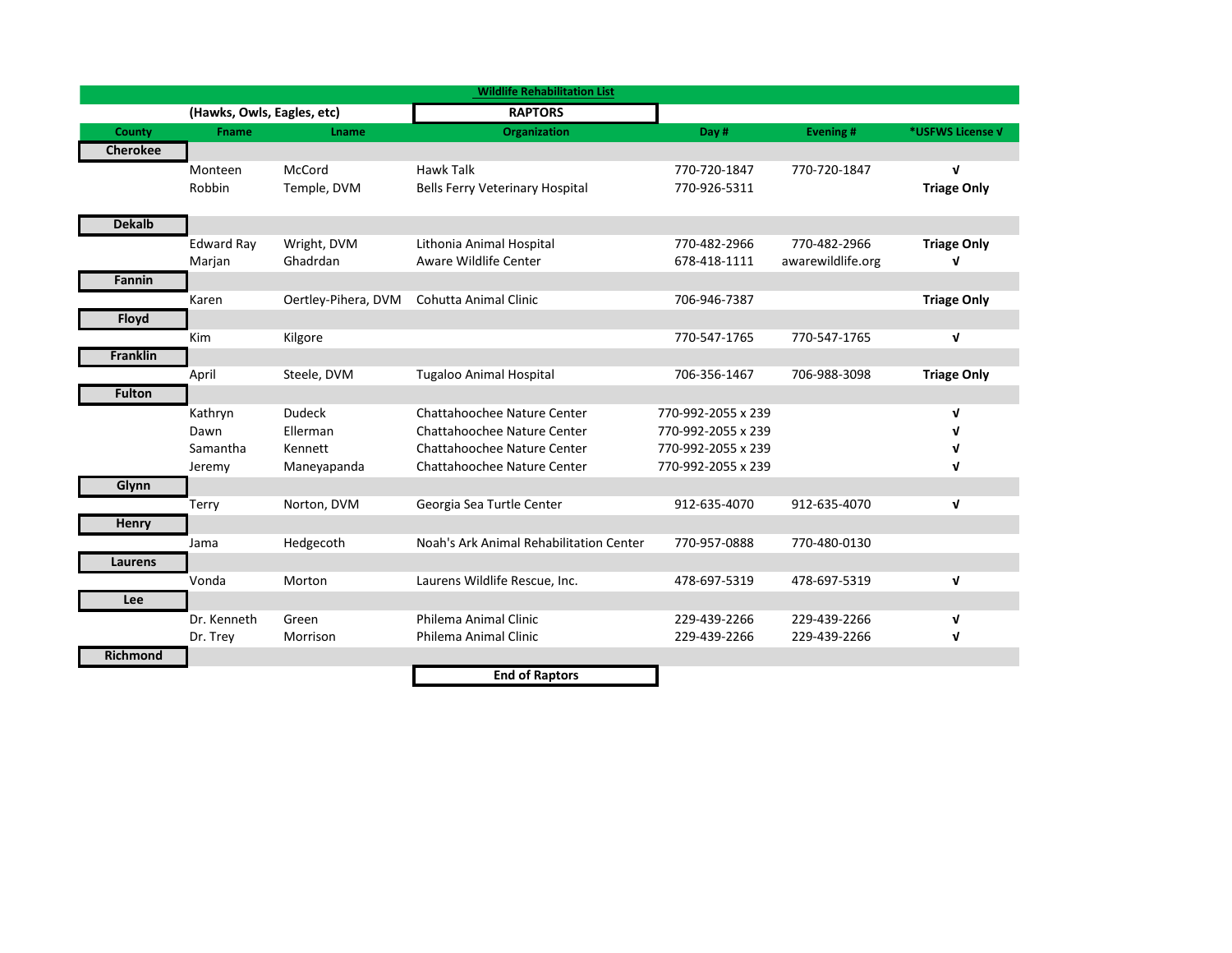|                 |                   |                     | <b>Wildlife Rehabilitation List</b> |                |                   |
|-----------------|-------------------|---------------------|-------------------------------------|----------------|-------------------|
|                 |                   |                     | <b>DEER</b>                         |                |                   |
| County          | Lname             | Fname               | <b>Organization</b>                 | Day #          | <b>Evening#</b>   |
| <b>Atkinson</b> |                   |                     |                                     |                |                   |
|                 | Jessica           | Hutto, DVM          | <b>JAG Vet Services</b>             | 912-381-6977   | 912-381-6977      |
| <b>Barrow</b>   |                   |                     |                                     |                |                   |
|                 | Linda             | Moran               |                                     | 770-314-0304   | 770-314-0304      |
| <b>Bibb</b>     |                   |                     |                                     |                |                   |
|                 | Kaye              | Wansley             |                                     | 478-747-0505   | 478-747-0505      |
| <b>Butts</b>    |                   |                     |                                     |                |                   |
|                 | Ike               | English             | Dausett Trails Nature Center        | 770-775-6798   |                   |
| <b>DeKalb</b>   |                   |                     |                                     |                |                   |
|                 | Marjan            | Ghadrdan            | Aware Wildlife Center               | 678-418-1111   | awarewildlife.org |
|                 | <b>Edward Ray</b> | Wright, DVM         | Lithonia Animal Hospital            | 770-482-2966   |                   |
| Chatham         |                   |                     |                                     |                |                   |
|                 | Jenne             | Paddison            | Savannah Wildlife Rescue Center     | 912-596-1237   | 912-596-1237      |
|                 |                   |                     |                                     |                |                   |
| Cobb            |                   |                     |                                     |                |                   |
|                 | Christopher       | Benson              | Animal Institute Inc                | (833) 7-ANIMAL | (833) 7-ANIMAL    |
| <b>Columbus</b> |                   |                     |                                     |                |                   |
|                 | Jerome            | <b>Boggus</b>       |                                     | 706-533-0968   |                   |
| <b>Crawford</b> |                   |                     |                                     |                |                   |
|                 | Barbara           | Kelly, DVM          |                                     | 478-320-1947   | 478-320-1947      |
| <b>DeKalb</b>   |                   |                     |                                     |                |                   |
| <b>Echols</b>   | <b>Edward Ray</b> | Wright, DVM         | Lithonia Animal Hospital            | 770-482-2966   |                   |
|                 |                   | Smith               |                                     | 912-288-4064   | 912-288-4064      |
| Fannin          | James             |                     |                                     |                |                   |
|                 | Karen             | Oertley-Pihera, DVM | Cohutta Animal Clinic               | 706-946-7387   |                   |
| <b>Fulton</b>   |                   |                     |                                     |                |                   |
|                 | Dia               | Fioretti            |                                     | 404-989-3620   | 404-989-3620      |
|                 |                   |                     |                                     |                |                   |
|                 | April             | Steele, DVM         | <b>Tugaloo Animal Hospital</b>      | 706-356-1467   | 706-988-3098      |
| <b>Gwinnett</b> |                   |                     |                                     |                |                   |
|                 | Elizabeth         | Hartman             |                                     | 770-315-7285   | 770-315-7285      |
| Hart            |                   |                     |                                     |                |                   |
|                 | Elexis            | Hays                |                                     | 404-219-4806   |                   |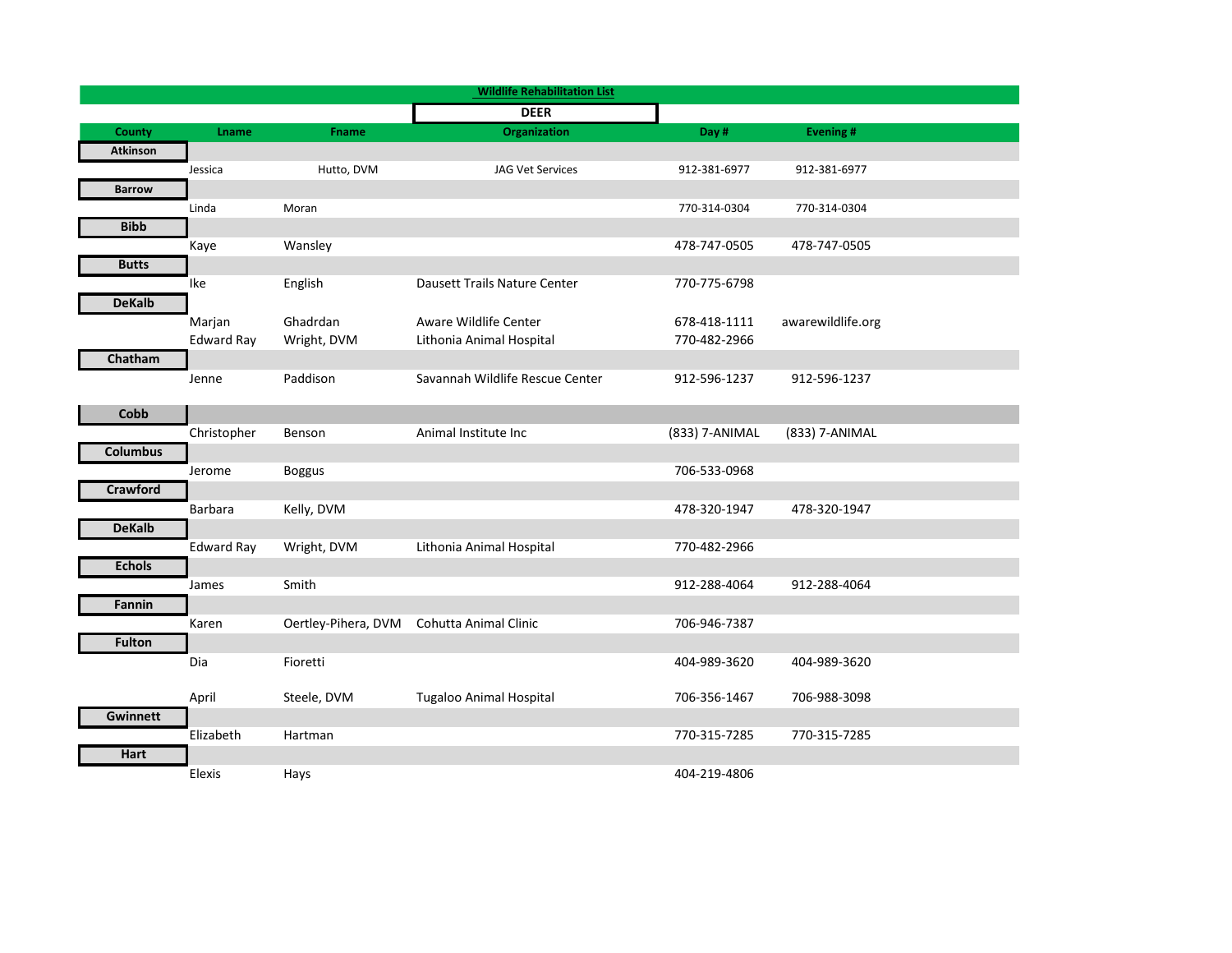|                   |             |            | <b>Wildlife Rehabilitation List</b> |              |                 |
|-------------------|-------------|------------|-------------------------------------|--------------|-----------------|
|                   |             |            | <b>DEER</b>                         |              |                 |
| County            | Lname       | Fname      | <b>Organization</b>                 | Day #        | <b>Evening#</b> |
| <b>Henry</b>      |             |            |                                     |              |                 |
|                   | Jama        | Hedgecoth  | Noah's Ark Rehabilitation Center    | 770-957-0888 | 770-480-0130    |
| <b>Irwin</b>      |             |            |                                     |              |                 |
|                   | Stephanie   | Mixon      |                                     | 229-425-1654 |                 |
| <b>Jefferson</b>  |             |            |                                     |              |                 |
|                   | Robert      | Yonchak    |                                     | 706-339-9416 |                 |
| Laurens           |             |            |                                     |              |                 |
|                   | Vonda       | Morton     | Laurens Wildlife Rescue, Inc.       | 478-697-5319 | 478-697-5319    |
| Lee               |             |            |                                     |              |                 |
|                   | Dr. Kenneth | Green      | Philema Animal Clinic               | 229-439-2266 | 229-439-2266    |
|                   | Dr. Trey    | Morrison   | Philema Animal Clinic               | 229-439-2266 | 229-439-2266    |
| <b>Newton</b>     |             |            |                                     |              |                 |
|                   | Danielle    | Kanoy      |                                     | 912-658-9226 |                 |
| <b>Ogelthorpe</b> |             |            |                                     |              |                 |
|                   | Nikki       | Hughes     |                                     | 706-255-2011 | 706-255-2011    |
| Peach             |             |            |                                     |              |                 |
|                   | Lori        | Giles, DVM |                                     | 478-825-1233 | 478-960-8320    |
|                   | Barbara     | Kelly, DVM |                                     | 478-320-1947 | 478-320-1947    |
|                   | Kim         | Wright     |                                     | 808-253-1646 | 808-2531646     |
| <b>Pierce</b>     |             |            |                                     |              |                 |
|                   | James       | Smith      |                                     | 912-288-4064 | 912-288-4064    |
|                   |             |            |                                     |              |                 |
| <b>Thomas</b>     |             |            |                                     |              |                 |
|                   | Lorraine    | Conklin    | Nepenthic Society                   | 229-228-9298 | 229-228-9298    |
| <b>Tift</b>       |             |            |                                     |              |                 |
|                   | Jessica     | Pisciotta  |                                     | 229-646-6765 | 229-646-6765    |
| <b>Twiggs</b>     |             |            |                                     |              |                 |
|                   | Stamps      | Jennifer   |                                     | 478-330-2828 | 478-330-2828    |
|                   |             |            |                                     |              |                 |
|                   |             |            | <b>End of Deer</b>                  |              |                 |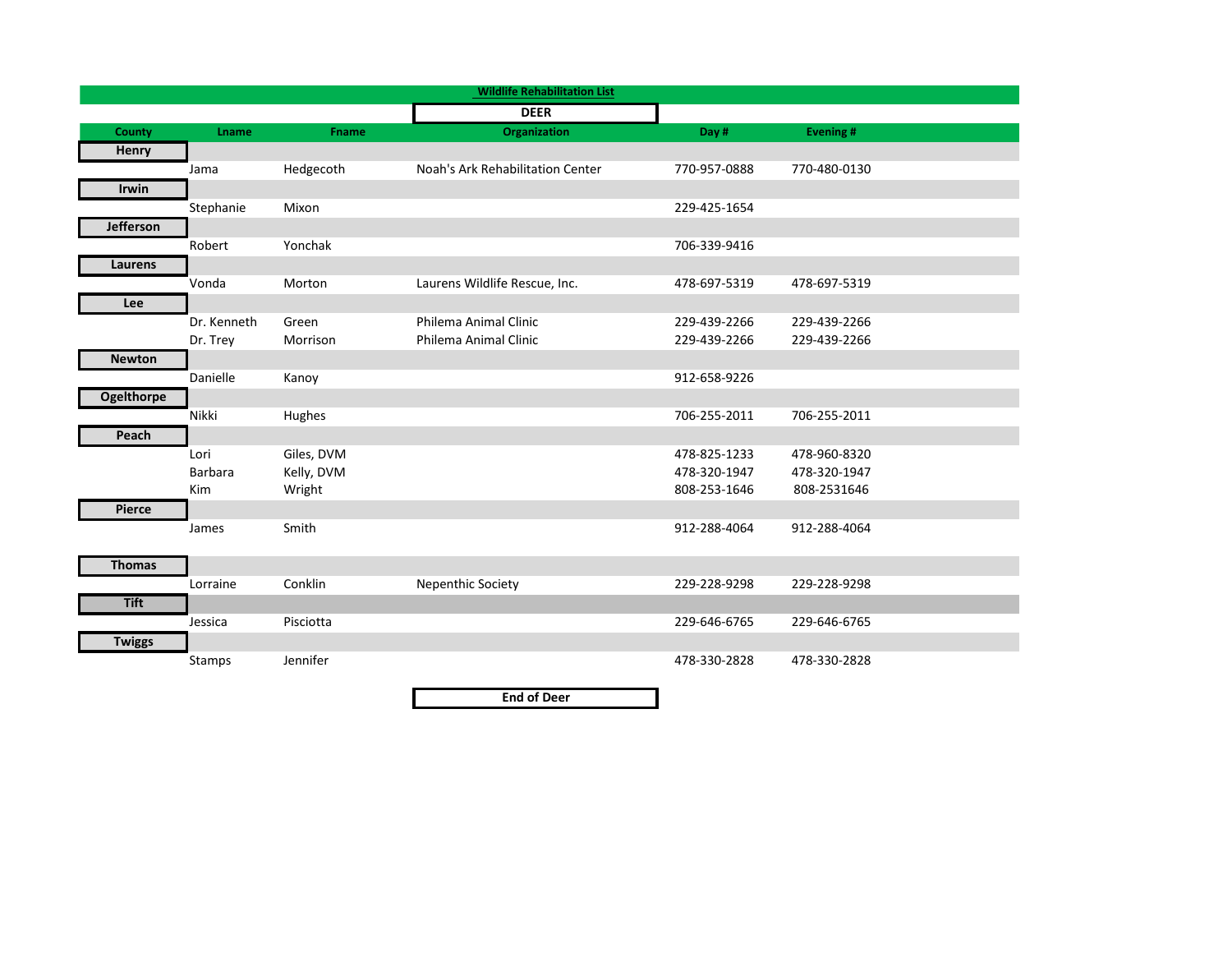|                 |                   |               | <b>Wildlife Rehabilitation List</b>                                                                        |                    |                   |                 |
|-----------------|-------------------|---------------|------------------------------------------------------------------------------------------------------------|--------------------|-------------------|-----------------|
|                 |                   |               | <b>SMALL MAMMALS</b>                                                                                       |                    |                   |                 |
|                 |                   |               | * RVS Certified - (Rabies Vector Species Certified) : bats; bobcats; coyotes; foxes, raccoons, and skunks* |                    |                   |                 |
| <b>County</b>   | <b>Fname</b>      | <b>Lname</b>  | <b>Organization</b>                                                                                        | Day #              | <b>Evening#</b>   | RVS Certified V |
| <b>Barrow</b>   |                   |               |                                                                                                            |                    |                   |                 |
|                 | Linda             | Moran         |                                                                                                            | 770-314-0304       | 770-314-0304      | <b>NO</b>       |
| <b>Bibb</b>     |                   |               |                                                                                                            |                    |                   |                 |
|                 | Sharron           | Cornacchione  | Museum of Arts & Sciences                                                                                  | 478-477-3232 x 310 |                   | <b>NO</b>       |
|                 | Annette           | Smalling      | Museum of Arts & Sciences                                                                                  | 478-955-4732       |                   | <b>NO</b>       |
|                 | Kaye              | Wansley       |                                                                                                            | 478-747-0505       | 478-747-0505      | V               |
| <b>Bulloch</b>  |                   |               |                                                                                                            |                    |                   |                 |
|                 | Monica            | Gentzlinger   |                                                                                                            | 321-480-3243       |                   | <b>NO</b>       |
| <b>Butts</b>    |                   |               |                                                                                                            |                    |                   |                 |
|                 | Madelyn           | Carroll       | Dauset Trails Nature Center                                                                                | 770-775-6798       | 678-544-9097      | <b>NO</b>       |
|                 | Aimi              | Chu-Pruden    |                                                                                                            | 912-257-5777       |                   | V               |
|                 | Ike               | English       | Dauset Trails Nature Center                                                                                | 770-775-6798       |                   | <b>NO</b>       |
|                 | Brittany          | Rigelwood     | Savannah Wildlife Rescue Center                                                                            | 912-800-5361       |                   |                 |
| Chattham        |                   |               |                                                                                                            |                    |                   |                 |
|                 | Jeanne            | Paddison      | Savannah Wildlife Rescue Center                                                                            | 912-596-1237       | 912-596-1237      | $\mathbf v$     |
| <b>Cherokee</b> |                   |               |                                                                                                            |                    |                   |                 |
|                 | Robbin            | Temple, DVM   | <b>Bells Ferry Veterinary Hospital</b>                                                                     | 770-926-5311       |                   | $\mathbf{v}$    |
| <b>Clarke</b>   |                   |               |                                                                                                            |                    |                   |                 |
|                 | Maxwell           | Sidner, DVM   | <b>Animal Medical Clinic</b>                                                                               | 706-548-4486       |                   | <b>NO</b>       |
| Cobb            |                   |               |                                                                                                            |                    |                   |                 |
|                 | Cindy             | Ganues        |                                                                                                            | 404-660-7989       | 404-660-7989      | $\mathbf{v}$    |
|                 | Christopher       | Benson        | Animal Institute Inc                                                                                       | (833) 7-ANIMAL     | (833) 7-ANIMAL    | <b>NO</b>       |
| <b>Cook</b>     |                   |               |                                                                                                            |                    |                   |                 |
|                 | Triniti           | Sumner        |                                                                                                            | 229-237-1464       | 229-237-1464      | ΝO              |
|                 | Theresa           | Davis         |                                                                                                            | 229-585-1094       | 229-585-1094      | <b>NO</b>       |
| Columbia        |                   |               |                                                                                                            |                    |                   |                 |
|                 | Jerome            | <b>Boggus</b> |                                                                                                            | 706-533-0968       |                   | <b>NO</b>       |
| <b>Crawford</b> |                   |               |                                                                                                            |                    |                   |                 |
|                 | <b>Barabara</b>   | Kelly, DVM    |                                                                                                            | 478-320-1947       | 478-320-1947      | $\mathbf{v}$    |
| Dade            |                   |               |                                                                                                            |                    |                   |                 |
|                 | Carla             | Dyer          |                                                                                                            | 423-605-1035       | 423-605-1035      | <b>NO</b>       |
| <b>DeKalb</b>   |                   |               |                                                                                                            |                    |                   |                 |
|                 | <b>Edward Ray</b> | Wright, DVM   | Lithonia Animal Hospital                                                                                   | 770-482-2966       |                   | $\mathbf v$     |
|                 | Marjan            | Ghadrdan      | Aware Wildlife Center                                                                                      | 678-418-1111       | awarewildlife.org | V               |
|                 |                   |               |                                                                                                            |                    |                   |                 |
| <b>Douglas</b>  |                   |               |                                                                                                            |                    |                   |                 |
|                 | Tammi             | Scarbro       |                                                                                                            | 770-823-9429       | 770-823-9429      | <b>NO</b>       |
|                 |                   |               |                                                                                                            |                    |                   |                 |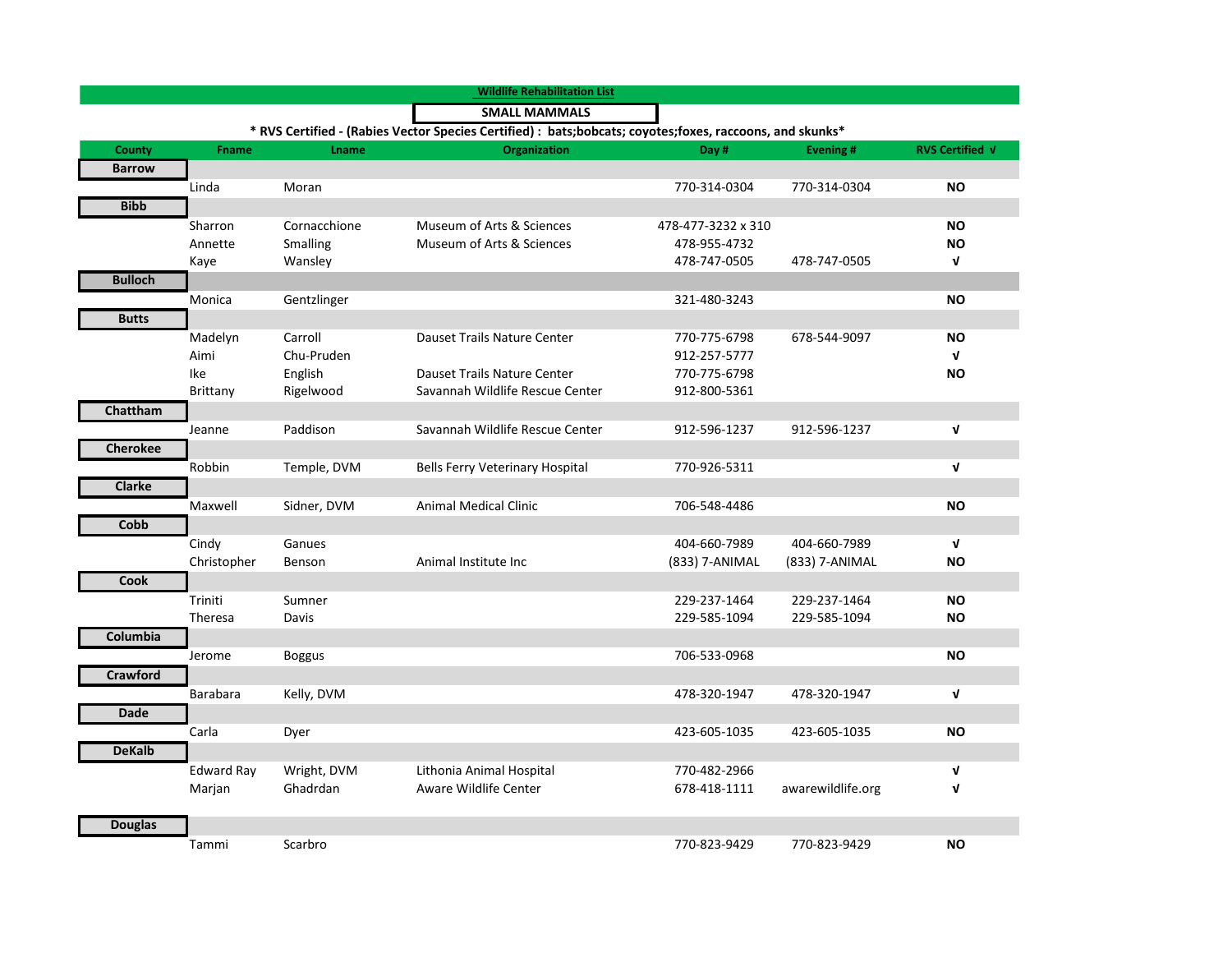|                   |              |                     | <b>Wildlife Rehabilitation List</b>     |               |              |                        |
|-------------------|--------------|---------------------|-----------------------------------------|---------------|--------------|------------------------|
|                   |              |                     | <b>SMALL MAMMALS</b>                    |               |              |                        |
| <b>County</b>     | <b>Fname</b> | <b>Lname</b>        | Organization                            | Day #         | Evening#     | <b>RVS Certified V</b> |
| Fannin            |              |                     |                                         |               |              |                        |
|                   | Karen        | Oertley-Pihera, DVM | Cohutta Animal Clinic                   | 706-946-7387  |              | V                      |
| <b>Franklin</b>   |              |                     |                                         |               |              |                        |
|                   | April        | Steele, DVM         | <b>Tugaloo Animal Hospital</b>          | 706-356-1467  | 706-988-3098 | $\mathbf v$            |
| <b>Fulton</b>     |              |                     |                                         |               |              |                        |
|                   |              |                     |                                         |               |              |                        |
| Glynn             |              |                     |                                         |               |              |                        |
|                   | Kathryn      | Hatch               |                                         | 843-793--9533 | 843-793-9533 | V                      |
| <b>Gwinett</b>    |              |                     |                                         |               |              |                        |
|                   | Suzanne      | Anderson            |                                         | 908-581-2432  |              | <b>NO</b>              |
|                   | Elizabeth    | Hartman             |                                         | 770-315-7285  | 770-315-7285 | V                      |
| <b>Harris</b>     |              |                     |                                         |               |              |                        |
|                   | Brittany     | Bennett             |                                         | 706-315-3105  | 706-315-3105 | <b>NO</b>              |
| Hart              |              |                     |                                         |               |              |                        |
|                   | Elexis       | Hays                |                                         | 404-219-4806  |              | <b>NO</b>              |
| Henry             |              |                     |                                         |               |              |                        |
|                   | Jama         | Hedgecoth           | Noah's Ark Animal Rehabilitation Center | 770-957-0888  | 770-480-0130 | <b>NO</b>              |
| <b>Irwin</b>      |              |                     |                                         |               |              |                        |
|                   | Stephanie    | Mixon               |                                         | 229-425-1654  |              | <b>NO</b>              |
| <b>Jefferson</b>  |              |                     |                                         |               |              |                        |
|                   | Robert       | Yonchak             |                                         | 706-339-9416  |              | <b>NO</b>              |
| Laurens           |              |                     |                                         |               |              |                        |
|                   | Vonda        | Morton              | Laurens Wildlife Rescue, Inc.           | 478-697-5319  | 478-697-5319 | <b>NO</b>              |
| Lee               |              |                     |                                         |               |              |                        |
|                   | Dr. Kenneth  | Green               | Philema Animal Clinic                   | 229-439-2266  | 229-439-2266 | V                      |
|                   | Dr. Trey     | Morrison            | Philema Animal Clinic                   | 229-439-2266  | 229-439-2266 | V                      |
| <b>Madison</b>    |              |                     |                                         |               |              |                        |
|                   | Suzanne      | DeGrasse            |                                         | 706-255-7395  | 706-255-7395 | V                      |
| <b>Muscogee</b>   |              |                     |                                         |               |              |                        |
|                   | Lauri        | Reilly              |                                         | 509-215-0082  |              | <b>NO</b>              |
|                   | John         | Taylor              | Savage Hart                             | 888-444-1810  | 888-444-1810 | <b>NO</b>              |
| <b>Newton</b>     |              |                     |                                         |               |              |                        |
|                   | Danielle     | Kanoy               |                                         | 912-658-9226  |              | V                      |
| <b>Oglethorpe</b> |              |                     |                                         |               |              |                        |
|                   | Nikki        | Hughes              |                                         | 706-255-2011  | 706-255-2011 | <b>NO</b>              |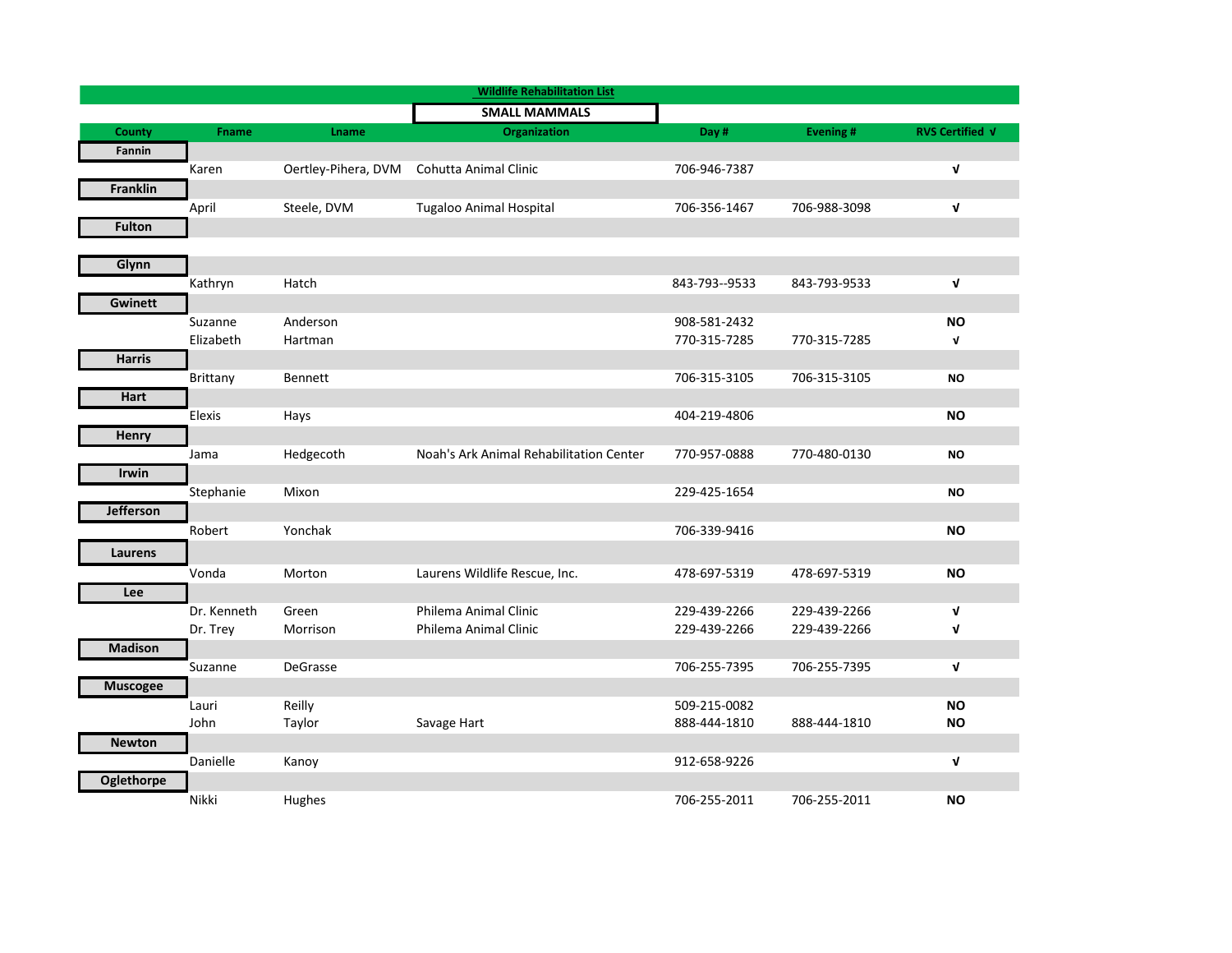|                 |              |              | <b>Wildlife Rehabilitation List</b>    |                    |              |                        |
|-----------------|--------------|--------------|----------------------------------------|--------------------|--------------|------------------------|
|                 |              |              | <b>SMALL MAMMALS</b>                   |                    |              |                        |
| <b>County</b>   | <b>Fname</b> | Lname        | <b>Organization</b>                    | Day #              | Evening #    | <b>RVS Certified V</b> |
| Peach           |              |              |                                        |                    |              |                        |
|                 | Lori         | Giles, DVM   |                                        | 478-825-1233       | 478-960-8320 | $\mathbf v$            |
|                 | Barbara      | Kelly, DVM   |                                        | 478-320-1947       | 478-320-1947 | $\mathbf v$            |
|                 | Kim          | Wright       |                                        | 808-253-1646       | 808-253-1646 | $\mathbf v$            |
|                 |              |              |                                        |                    |              |                        |
| <b>Pickens</b>  |              |              |                                        |                    |              |                        |
|                 | Cindy        | Ganues       |                                        | 404-660-7989       | 404-660-7989 | $\mathbf v$            |
|                 |              |              |                                        |                    |              |                        |
| <b>Taylor</b>   |              |              |                                        |                    |              |                        |
|                 | Sarah        | Rowe         | <b>Wildwood Rehabilitation</b>         | 478-862-5012       | 478-862-5012 | ΝO                     |
| <b>Thomas</b>   |              |              |                                        |                    |              |                        |
|                 | Lorraine     | Conklin      | Nepenthic Society                      | 229-228-9298       | 229-228-9298 | $\mathbf{v}$           |
| <b>Tift</b>     |              |              |                                        |                    |              |                        |
|                 | Jessica      | Pisciotta    |                                        | 229-646-6765       | 229-646-6765 | <b>NO</b>              |
|                 |              |              |                                        |                    |              |                        |
| <b>Twiggs</b>   |              |              |                                        |                    |              |                        |
|                 | Jennifer     | Stamps       |                                        | 478-330-2828       | 478-330-2828 | <b>NO</b>              |
| Walker          |              |              |                                        |                    |              |                        |
|                 | Kristy       | Colbert      |                                        | 423-903-9158       | 423-903-9158 | <b>NO</b>              |
|                 |              |              | <b>End of Small Mammals</b>            |                    |              |                        |
|                 |              |              |                                        |                    |              |                        |
|                 |              |              | <b>Wildlife Rehabilitation List</b>    |                    |              |                        |
|                 |              |              | <b>REPTILES</b>                        |                    |              |                        |
| County          | <b>Fname</b> | <b>Lname</b> | Organization                           | Day #              | Evening #    |                        |
| <b>Barrow</b>   |              |              |                                        |                    |              |                        |
|                 | Linda        | Moran        |                                        | 770-314-0304       | 770-314-0304 |                        |
| <b>Bibb</b>     |              |              |                                        |                    |              |                        |
|                 | Sharron      | Cornacchione | Museum of Arts & Sciences              | 478-477-3232 x 310 |              |                        |
|                 | Annette      | Smalling     | Museum of Arts & Sciences              | 478-955-4732       |              |                        |
|                 | Kaye         | Wansley      |                                        | 478-747-0505       | 478-747-0505 |                        |
| <b>Butts</b>    |              |              |                                        |                    |              |                        |
|                 | Ike          | English      | Dauset Trails Nature Center            | 770-775-6798       |              |                        |
| <b>Cherokee</b> |              |              |                                        |                    |              |                        |
|                 | Robbin       | Temple, DVM  | <b>Bells Ferry Veterinary Hospital</b> | 770-926-5311       |              |                        |
| <b>Clarke</b>   |              |              |                                        |                    |              |                        |
|                 | Maxwell      | Sidner, DVM  | <b>Animal Medical Clinic</b>           | 706-548-4486       |              |                        |
|                 |              |              |                                        |                    |              |                        |
| Chatham         |              |              |                                        |                    |              |                        |
|                 | Brittany     | Rigelwood    |                                        | 912-800-5361       |              |                        |